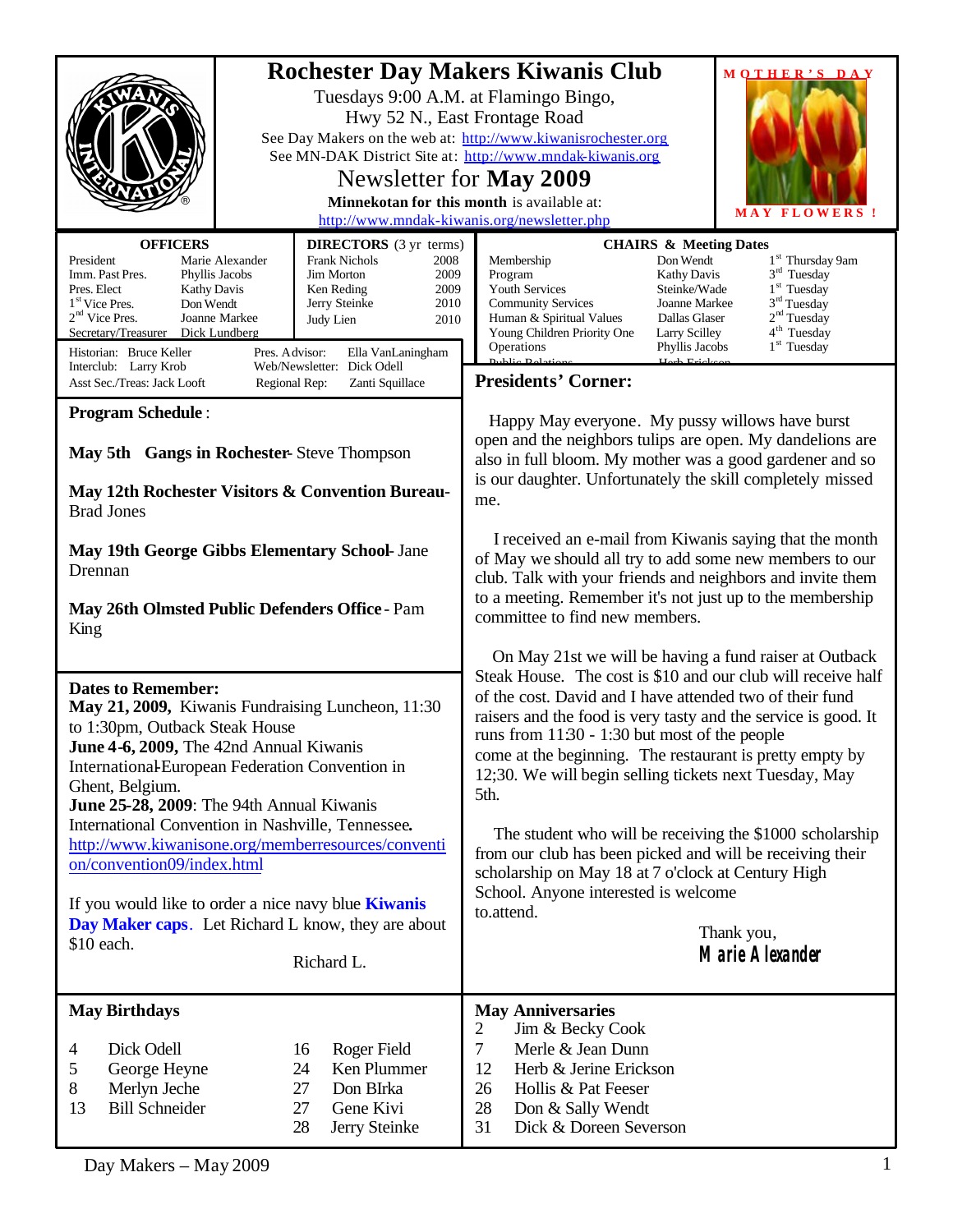| <b>Secretary/Treasurers Report - April'09</b>                                  | YCPO- Family Fun Night is scheduled for May 5th. Our<br>club will help with set-up, and maybe moving table and                                     |
|--------------------------------------------------------------------------------|----------------------------------------------------------------------------------------------------------------------------------------------------|
| <b>Bank Balance 3/31/09:</b><br>\$13,010.90                                    | chairs. The Rochester Fest Parent Child Fair is scheduled                                                                                          |
| <b>Administrative Account:</b><br>\$11,209.31                                  | for June 24th.                                                                                                                                     |
| 555.33<br>Service Account:<br>\$                                               |                                                                                                                                                    |
| \$<br>Hockey/YCPO:<br>1,081.60                                                 | <b>Youth Services-</b> Members of the committee are meeting                                                                                        |
| 164.66<br><b>Bike Repair:</b>                                                  | with club officers rather than the whole club. The Key<br>Club appreciated the willingness of Jerry Steinke to drive                               |
| Day Makers on leave: Judy Lien                                                 | them to the Key Club Spring Rally.                                                                                                                 |
| March Service Hour Statistics: 1138 hours by 54<br>members, 66% Participation. | <b>IDD-</b> A program on IDD at Kiwanis International and how<br>our club is responding to it would be appropriate,<br>especially for new members. |
| <b>April 14, 2009 Board Meeting Highlights:</b>                                | Richard Lundberg, Secy/Treasurer                                                                                                                   |
| Jim Cook and Frank Vondrashek were approved for<br>membership.                 | <b>K-Kids Litter Map:</b><br>Riverside School                                                                                                      |
|                                                                                | Created by Riverside K-Kids and Riverside School Age                                                                                               |
| The board discussed the following: The sign-up                                 | Child Care - Trash is a problem all over the world.                                                                                                |
| clipboards have not been passed for a one month trial.                         | This is a small portion of the trash that we collected from                                                                                        |
| The clip boards have rather been laid out on tables near                       | our school playground. In the United States, each person                                                                                           |
| the entrance to our meeting room. Some members felt                            | generates 4.3 pounds of trash a day.                                                                                                               |
| that it was disruptive to be passing clipboards during the                     |                                                                                                                                                    |
| program. It was the consensus or the board that the club                       | Do your part in making the world a cleaner place                                                                                                   |
| should return to passing the clipboards at our meetings.                       | Recycle newspapers, cans, plastic, and glass.                                                                                                      |
| The clipboards are being bypassed and missed by                                | Bring your own bags to the store.                                                                                                                  |
| members entering and leaving the meetings.                                     | Use both sides of paper before you throw it away.                                                                                                  |
| The board approved a recommendation that we revert to                          |                                                                                                                                                    |
| passing the clipboards in orderly fashion. (There was a                        |                                                                                                                                                    |
| request for a show of hands at the April 21 club meeting,                      |                                                                                                                                                    |
| and all present were in favor of the board's decision.)                        |                                                                                                                                                    |
|                                                                                |                                                                                                                                                    |
| <b>COMMITTEE REPORTS</b>                                                       |                                                                                                                                                    |
| Membership-Two new members recently have been, or                              |                                                                                                                                                    |
| will be inducted.                                                              |                                                                                                                                                    |
|                                                                                |                                                                                                                                                    |
| Program- Programs have been scheduled through May                              |                                                                                                                                                    |
| <b>Operations - Outback Steakhouse fundraising event is</b>                    |                                                                                                                                                    |
| scheduled for Thursday May 21. The cost will be \$10                           |                                                                                                                                                    |
| per person and up to 150 people can be accommodated.                           |                                                                                                                                                    |
| Tickets will be sold in advance.                                               |                                                                                                                                                    |
|                                                                                |                                                                                                                                                    |
|                                                                                |                                                                                                                                                    |

Riverside Elementary K-Kids observed Earth Week by cleaning up the planters at the front entrance of the school. They also picked up litter from the school ground and neighboring streets. Earlier in April they decorated paper grocery bags with ideas for conserving energy and reducing waste. These grocery bags were returned to HyVee North and to Silver Lake Foods to be handed out on Earth Day reminding shoppers of good practices in waste **Human & Spiritual Values-** Frank Nichols will backup John Looft on the Salvation Army bell ringing project. The committee is working on a protocol to be followed when they are notified that a member, member's spouse, or others close to the club have issues where a card or Continued  $\rightarrow$ 

other follow-up is appropriate.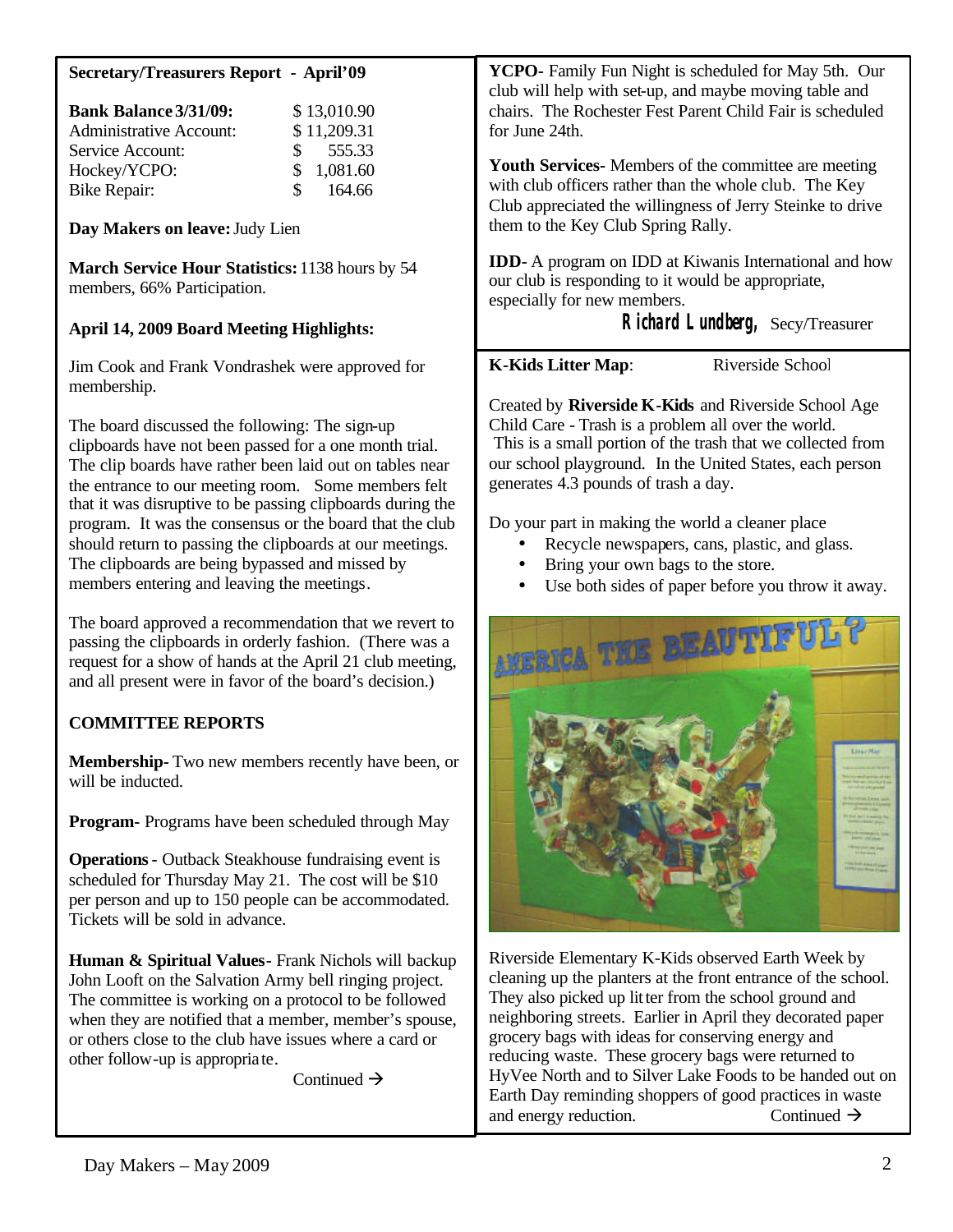K-Kids also constructed a map of the United States using garbage collected from the school ground. This map is displayed at Riverside and is generating lots of discussion. It is very likely K-Kids have changed their choices and influenced others regarding waste and energy.

Century Key Club members and Day Makers have been a great help in the clean up activities and other projects the K-Kids have done. Century students brought treats to observe both St Patrick's Day and Earth Day. They also have adopted K-Kids for a letter exchange. The interactions between Key Club members and K-Kids have been very positive parts of this year's program.



Sue Thalacker, Family Liaison, Riverside Central Elementary and Kiwanian Day Maker -*Al Strom*

#### **Kiwanis Fundraising Luncheon:**

The date has been set for the Kiwanis Day Makers fundraising luncheon. It will be May 21 (Thursday) from 11:30 to 1:30 at the **Outback Steakhouse** at Crossroads Shopping Center. Tickets will be available at two upcoming meetings and also from Phyllis Jacobs.

Cost is \$10 for the following: Chicken and Ribs, potato, salad, vegetable,beverage, and cheesecake for dessert. A real bargain! You may sell to your friends that are not Kiwanians as well as Kiwanians from another club. Capacity at Outback is 150.

## *Phyllis*

**Kiwanis Mission Statement:**

**Kiwanis is a global organization of volunteers dedicated to changing the world one child and one community at a time.**

## **Walking School Bus: Live for others - Healthy Community Award**

This Olmsted County Award was established in Dr. Lyle Weed's memory to recognize citizens whose contributions have made Olmsted County a healthier place to live.

David Berg is the driving force behind the Elton Hills **Walking School Bus**. As a parent volunteer, he worked with the Elton Hill's staff and Olmsted County Public Health to map out walking routes around the school. He recruited other volunteers to help him "drive" the bus. Nineteen families and twenty-four kids are now walking to and from school year-round! David is influencing the next generation of healthy Minnesotans by pro-

moting physical activity and green living.

In addition to family members, David recruited several of our **Kiwanis Day Makers** to "drive". Among the regular Day Makers are Al Southwick, Ken Reding, and Jim Cook. Bill Schneider, Bob Wenner, and Bev Livesay have assisted by shuttling the "drivers" back to their cars, a real boon in cold weather. *Al Southwick*

# **Cutest Grandchildren Photos:**

The "cutest grandchildren" entries in our newsletter continues, so keep those photos coming….



The puppy is "Buddy" and is my "Grand Dog". He's the best I can do atthis time. My son and daughter are still childless but there is always hope... he loves slippers. Jerry

**Some Kiwanians have "really cute granddogs" ….for details see Jerry Steinke.**